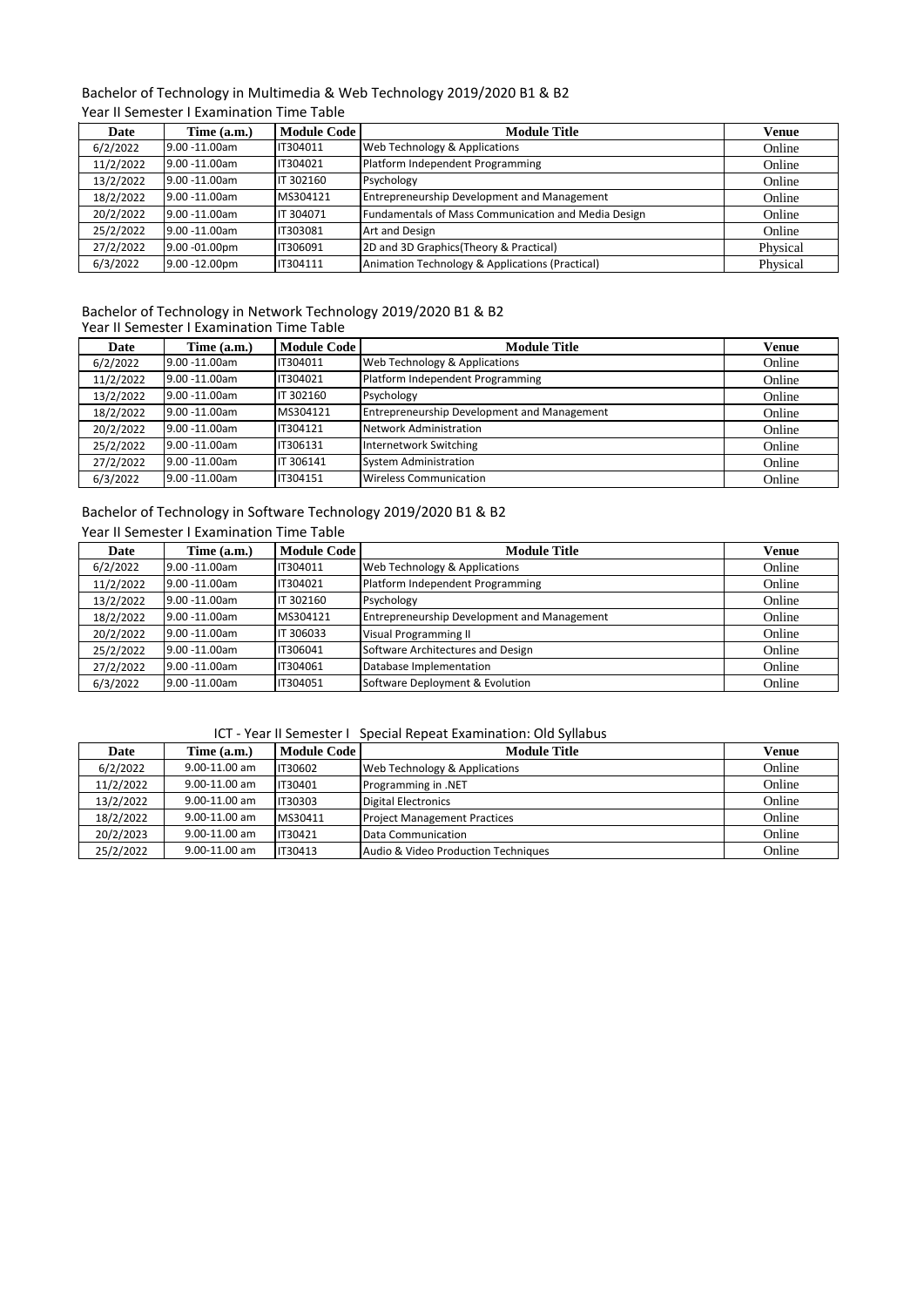Bachelor of Technology in Multimedia & Web Technology 2018/2019 B1 & B2 Year II Semester II Examination Time Table

| Date      | Time (AM)  | Module Code     | Module Title                                                       | Venue  |
|-----------|------------|-----------------|--------------------------------------------------------------------|--------|
| 2/5/2022  | 9.00-11.00 | IT404010        | Mobile Application Development                                     | Online |
| 2/7/2022  | 9.00-11.00 | IT402030        | Human Computer Interaction                                         | Online |
| 2/12/2022 | 9.00-10.30 | IT406081        | Digital Signal Processing Techniques and Image (Theory Paper only) | Online |
| 2/14/2022 | 9.00-11.00 | IT404101        | Audio and Video Postproduction Techniques                          | Online |
| 2/19/2022 | 9.00-10.30 | <b>IT406111</b> | Multimedia Product Development (Theory Paper only)                 | Online |
| 2/21/2022 | 9.00-10.30 | IT402090        | Audio Editing and Music Production (Theory Paper only)             | Online |

Bachelor of Technology in Network Technology 2018/2019 B1 & B2 Year II Semester II Examination Time Table

| Date      | Time (AM)      | Module Code     | Module Title                                       | Venue  |
|-----------|----------------|-----------------|----------------------------------------------------|--------|
| 2/5/2022  | 9.00-11.00     | IT404010        | Mobile Application Development                     | Online |
| 2/7/2022  | $9.00 - 10.00$ | IT404150        | Network Programming (Theory Paper only)            | Online |
| 2/12/2022 | $9.00 - 10.30$ | IT406141        | Network Systems Implementation (Theory Paper only) | Online |
| 2/19/2022 | 9.00-11.00     | <b>IT403160</b> | <b>IoT Device Programming</b>                      | Online |
| 2/14/2022 | 9.00-11.00     | IT404121        | Internetwork Routing                               | Online |

Bachelor of Technology in Software Technology 2018/2019 B1 & B2 Year II Semester II Examination Time Table

| Date      | Time (AM)  | Module Code | Module Title                          | Venue  |
|-----------|------------|-------------|---------------------------------------|--------|
| 2/5/2022  | 9.00-11.00 | IT404010    | <b>Mobile Application Development</b> | Online |
| 2/7/2022  | 9.00-11.00 | IT402030    | Human Computer Interaction            | Online |
| 2/12/2022 | 9.00-11.00 | IT406051    | Software Testing and Reliability      | Online |
| 2/14/2022 | 9.00-11.00 | IT404041    | Real-Time Programming                 | Online |
| 2/19/2022 | 9.00-11.00 | IT402070    | UX Engineering                        | Online |